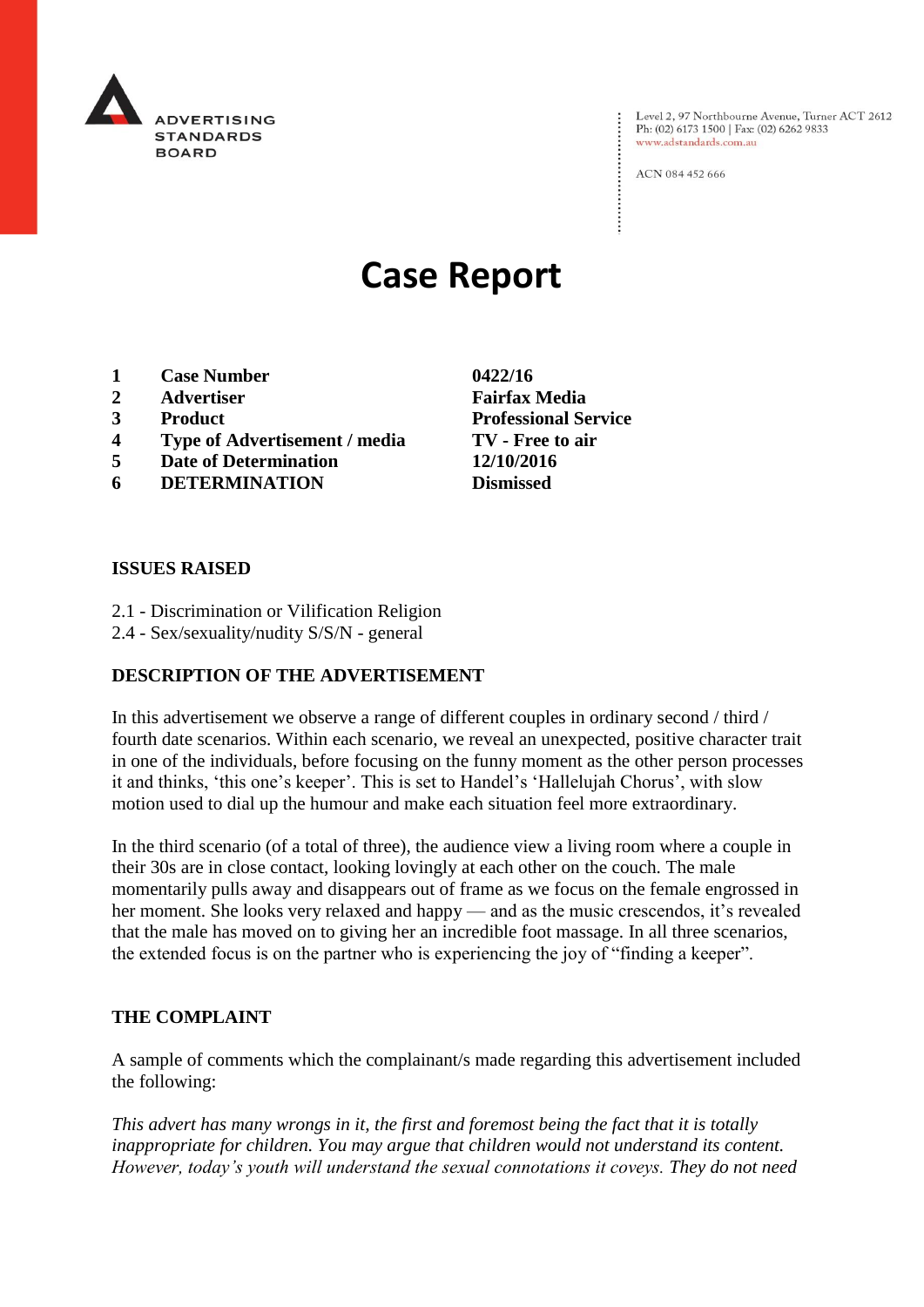*this sexual deviance in their life. It undermines womanhood and makes the dating site look UNSAFE.*

*At the end of the ad a couple is shown then the camera focuses on the female while the male lowers down out of camera range. The inference is intended to insinuate that he is about to or is performing oral sex on the female. The camera then shows the male massaging the feet of the female in contrast to what the viewer was deliberately led to believe.*

*We request that melodies used as backing for these ads are culturally and religiously respectful. The music that RSVP used did not seek to honour Jesus Christ -"king of kings and Lord of lords." We reject this form of disrespectful advertising.*

## **THE ADVERTISER'S RESPONSE**

Comments which the advertiser made in response to the complainant/s regarding this advertisement include the following:

*Response to Complaint*

*Thank you for advising us of the complaint received about our latest RSVP "Find a Keeper" TV commercial.*

*RSVP is Australia's leading and most trusted online dating site and over its 19-year history has helped more than four million Australians meet other singles.*

*Our latest campaign for RSVP captures the magic moments when singles realise they've found a keeper. It continues to promote the brand's position as Australia's leading online dating website in a fun way that will resonate with Australians who have experienced, or want to experience, that moment. This campaign continues to drive RSVP's point of difference, finding quality dates. It reinforces the strength of our product and allows us to focus on celebrating dating success.*

*The brand tone is witty, confident and playful. The aim of this brief is to evolve the message from our original "Find a Keeper" ads on the 2015 campaign, and build confidence that putting your profile on RSVP will result in meeting people you connect with.*

*When you meet people and date through RSVP you know there will be common matches in interests, but it's only once you have had the second or third date that you realise all those points of interest add up to someone who might just be a keeper. It's that moment that makes you think ''Hallelujah!''*

*We reject the claim that the TV commercial is in breach of section 2.1of the AANA Code of Ethics, i.e. that the use of Handel's Messiah is discriminatory or vilifies on the base of religion. The context of the music track is complementary to the suggestion of relief and joy of "finding a keeper".*

*We reject the claim that the TV commercial is in breach of section 2.4 of the AANA Code of*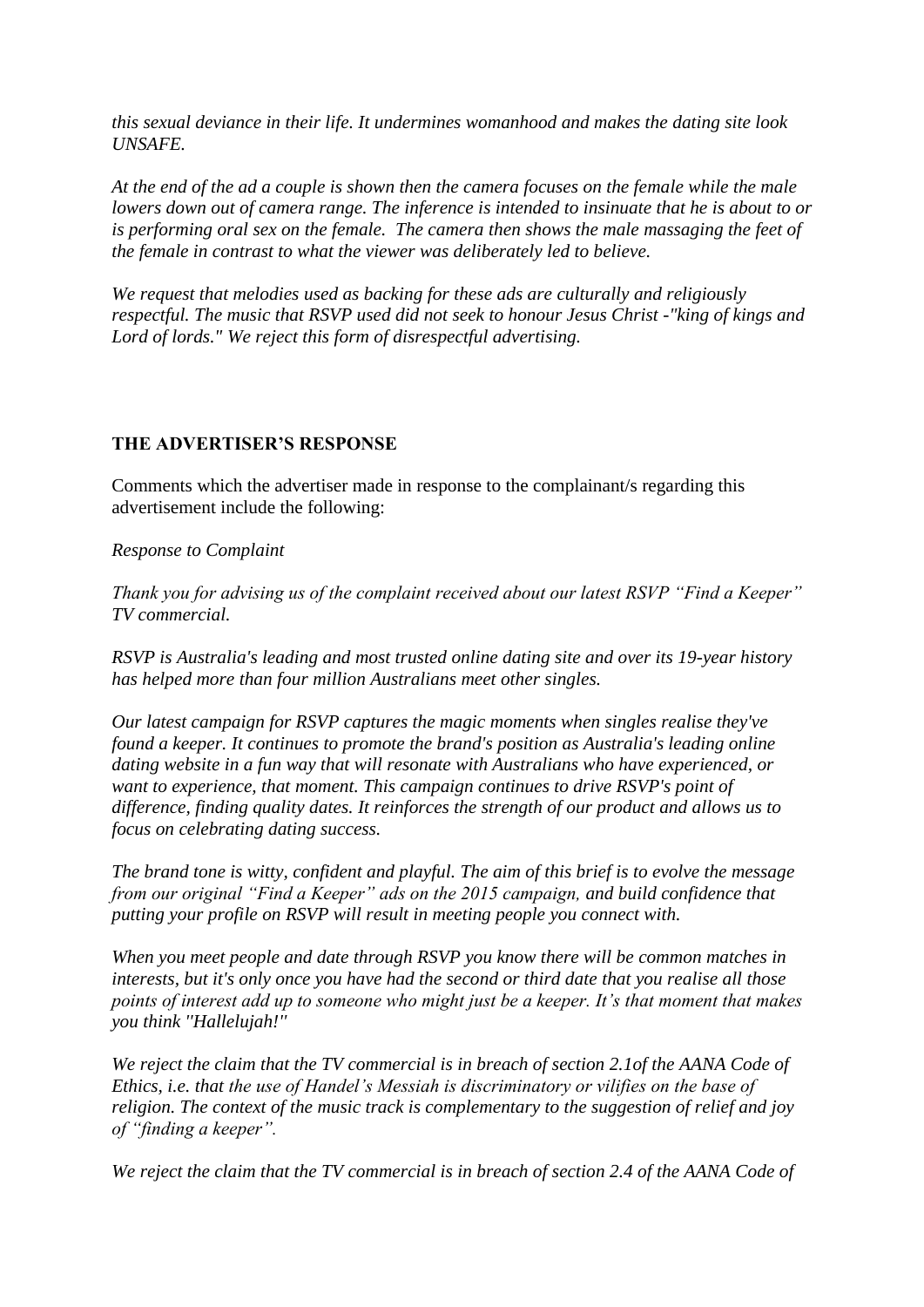*Ethics. We reject the claim that the "man is shown disappearing beneath a woman's legs, suggesting oral sex, highly suggestive until it is belatedly corrected". The script and storyboard (attached),clearly indicate that the man moves out of frame and it is revealed that he is treating her to a foot massage.*

*This commercial was given a "W" rating by CAD and our media placement is in accordance with the spirit of that classification.*

*We do not believe that this commercial offends community standards, nor violate any section of the Code. This view is further reinforced by the reaction of media who have seen and extensively reported on, broadcast and generated discussion on this year's commercial as editorial. Some media monitoring clippings that have included this word are attached for your reference. We therefore respectfully request that the Board dismiss the complaint.*

## **THE DETERMINATION**

 The Advertising Standards Board ("Board") considered whether this advertisement breaches Section 2 of the Advertiser Code of Ethics (the "Code").

The Board noted the complainants' concerns that the advertisement suggests a woman is receiving oral sex and uses a religious song which is offensive and inappropriate.

The Board viewed the advertisement and noted the advertiser's response.

The Board considered whether the advertisement complied with Section 2.1 of the Code which requires that 'advertisements shall not portray or depict material in a way which discriminates against or vilifies a person or section of the community on account of race, ethnicity, nationality, gender, age, sexual preference, religion, disability, mental illness or political belief.'

The Board noted that this television advertisement depicts people who realise that the person they have met via the RSVP dating service is 'a keeper'.

The Board noted the complainants' concerns over the use of religious music in an advertisement for a dating service. The Board noted it had previously dismissed similar complaints about the use of Handel's 'Hallelujah Chorus' in case 0493/12 where:

"The Board noted the complainants' concerns regarding the use of religious music to promote financial transactions and considered that Handel's music is in the public domain and is not owned by any religious group. The Board noted the close association of this particular composition with the Christian faith and recognised that some members of the community would find its use in this context inappropriate. However the Board considered that the use of the music in this advertisement is in the context of encouraging an element of donation and is overall positive and not vilifying of religious beliefs."

In the current advertisement the Board noted the theme is people coming to the realisation that the person they are dating is perfect for them and considered that, consistent with its previous determination in case 0493/12, the use of a religious song, which is in the public domain, to promote a dating service where people can meet their perfect partner is not